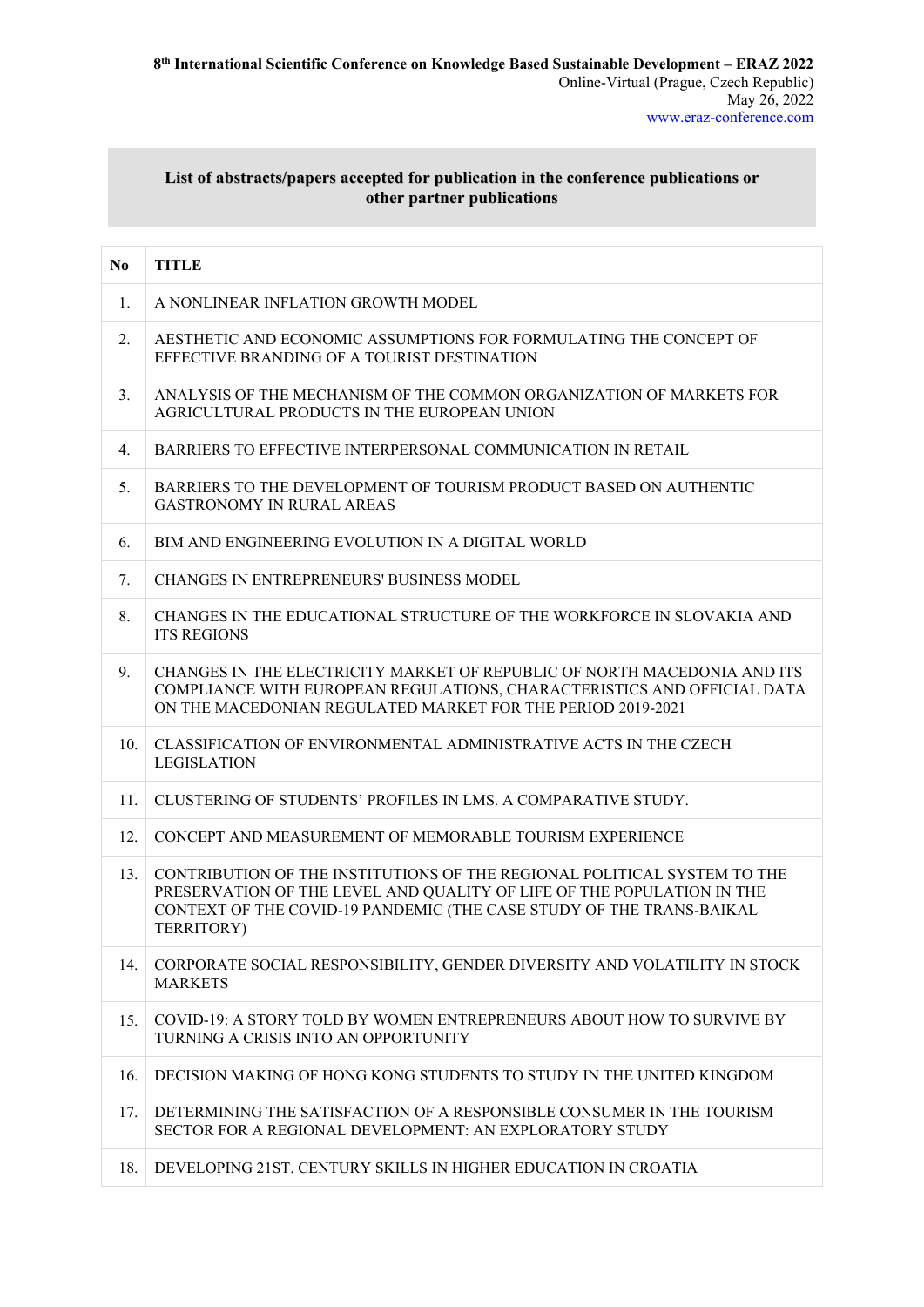|                                  | ** ** ** .UI w/i wwitty utwieder |  |
|----------------------------------|----------------------------------|--|
|                                  |                                  |  |
|                                  |                                  |  |
|                                  |                                  |  |
|                                  |                                  |  |
|                                  |                                  |  |
|                                  |                                  |  |
| I THE EVER-CHANGING 21ST CENTURY |                                  |  |

| 19. | EFFECTIVE BUSINESS ENGLISH TEACHING IN THE EVER-CHANGING 21ST CENTURY                                                                                                                 |
|-----|---------------------------------------------------------------------------------------------------------------------------------------------------------------------------------------|
| 20. | EFFECTIVE PUBLIC ADMINISTRATION OF AGRO - EXPORTS IN DISRUPTIVE TIMES - THE<br>WAY TO MAKE RURAL TERRITORIES SUSTAINABLE                                                              |
| 21. | EFFECTS OF THE COVID PANDEMIC ON HEALTH EXPENDITURE: FURTHER RESULTS                                                                                                                  |
| 22. | ESTIMATION OF THE PROBABILITY OF VISITING A PROTECTED NATURAL AREA AND<br>IDENTIFICATION OF ITS CONDITIONING FACTORS: AN APPLICATION TO MONFRAGUE<br><b>BIOSPHERE RESERVE (SPAIN)</b> |
| 23. | EVALUATION OF LOCALIZATION FACTORS FOR ALLOCATION OF SELECTED SLOVAK<br><b>ENTERPRISES</b>                                                                                            |
| 24. | EXPLORATORY ANALYSIS OF THE PROMOTIONAL ACTIVITIES OF KRISHNA-CONSCIOUS<br><b>COMMUNITIES IN EUROPE</b>                                                                               |
| 25. | FINANCIAL CONTAGION IN CENTRAL AND EASTERN EUROPEAN CAPITAL MARKETS: THE<br>CASE OF RUSSIA'S INVASION OF UKRAINE                                                                      |
| 26. | FINANCIAL LITERACY OF PEOPLE GAINING ECONOMIC EDUCATION IN THE CONTEXT OF<br>ACQUIRED PRACTICAL EXPERIENCE                                                                            |
| 27. | FINANCIALIZATION - EVIDENCE FROM DYNAMIC CONNECTEDNESS AMONG<br>AGRICULTURAL INDEX FUTURES                                                                                            |
| 28. | GLOBALISATION VS LOCALISATION, A DIFFERENT DECISION BY KOREAN<br>MULTINATIONAL COMPANIES IN CSR IN INDIA.                                                                             |
| 29. | GREENHOUSE GAS EMISSIONS AND GENDER DIVERSITY IN EUROPEAN COUNTRIES                                                                                                                   |
| 30. | IMPACT OF RUSSIA'S INVASION OF UKRAINE ON CENTRAL AND EASTERN EUROPEAN<br><b>CAPITAL MARKETS</b>                                                                                      |
| 31. | IMPROVE SUSTAINABILITY REPORTING THROUGH INTEGRATED REPORTING: EVIDENCE<br><b>FROM ITALY</b>                                                                                          |
| 32. | INFORMATION EFFICIENCY IN A SMALL AND UNDERDEVELOPED FINANCIAL MARKET                                                                                                                 |
| 33. | IS AN EXPORT-LED GROWTH SUSTAINABLE FOR BULGARIA?                                                                                                                                     |
| 34. | MEMORABLE SENSORY EXPERIENCE IN RESTAURANT: A STATE-OF-THE-ART REVIEW                                                                                                                 |
| 35. | MODERN MANAGEMENT: THE BIGGEST CHALLENGE OF AN ERA FULL OF CHANGES                                                                                                                    |
| 36. | NONLINEAR DYNAMICS IN A MULTI-MARKET HETEROGENEOUS AGENT MODEL                                                                                                                        |
| 37. | OBJECTIVES AND OBSTACLES TO INNOVATION: HOW DO THEY INFLUENCE FIRMS'<br>WILLINGNESS TO INNOVATE?                                                                                      |
| 38. | PERSON WITH SCHIZOPHRENIA AND NEGATIVE SYMPTOMS IN COVID-19 ERA: A NEW<br>EVOLUTION FOR TREATMENTS AND ECONOMY                                                                        |
| 39. | PREPARATION FOR THE CAREER OUTSIDE THE ARMY: THE VIEW OF SOLDIERS OF THE<br><b>CZECH ARMED FORCES</b>                                                                                 |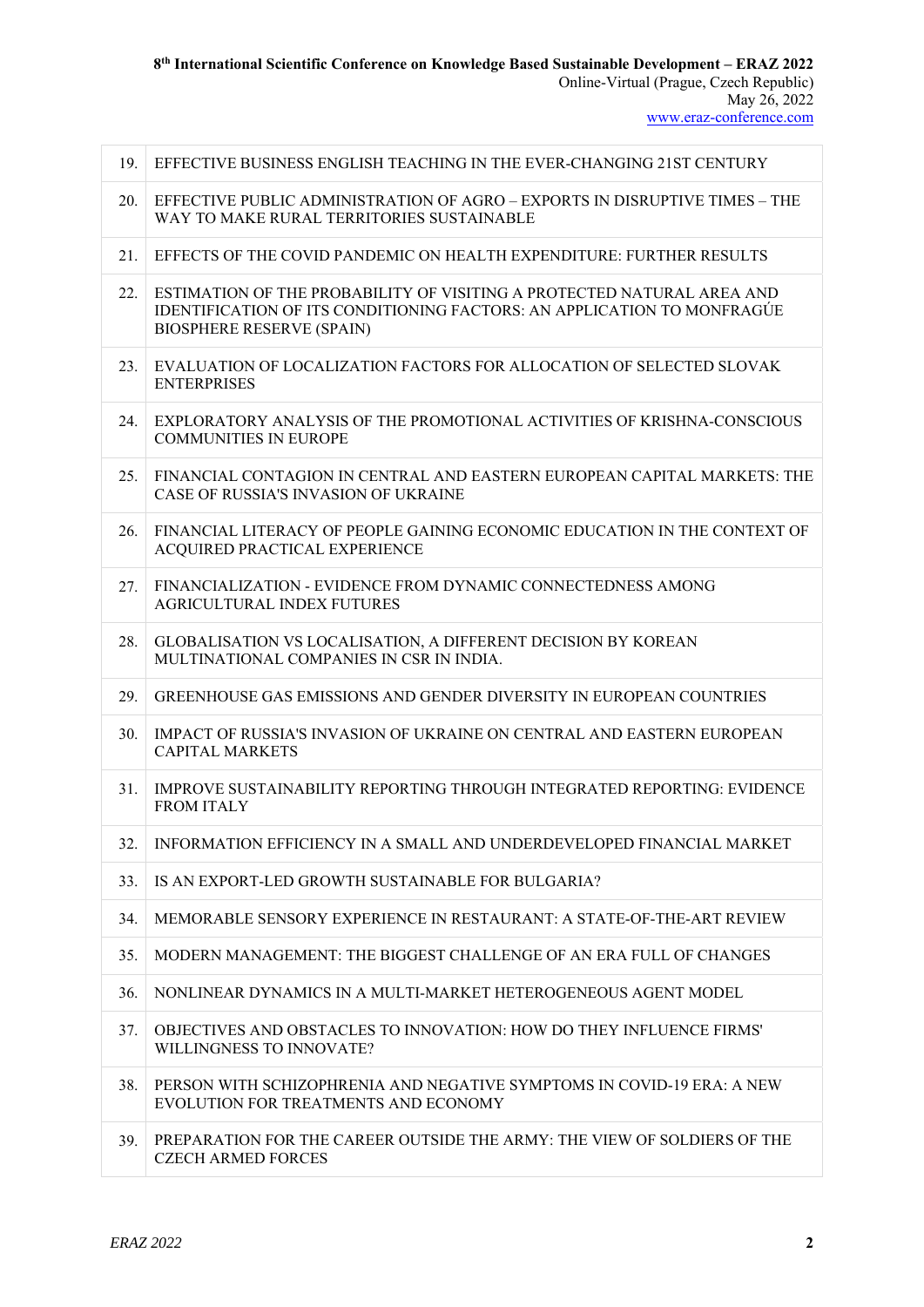40. READABILITY OF ANNUAL REPORTS AND OPPORTUNISTIC MANAGEMENT

| 41. | RELATIONSHIP BETWEEN EXCHANGE RATE AND TRADE BALANCE PRE AND AFTER<br>COVID-19: ALBANIA CASE STUDY                                      |
|-----|-----------------------------------------------------------------------------------------------------------------------------------------|
| 42. | RISK DIVERSIFICATION IN CENTRAL AND EASTERN EUROPEAN CAPITAL MARKETS:<br>EVIDENCE FROM RUSSIA'S INVASION OF UKRAINE                     |
| 43. | SMES DIGITAL TRANSFORMATION – ARE WE READY?                                                                                             |
| 44. | SOCIAL INNOVATION: THE SMART DEVICE IN ONCOLOGY                                                                                         |
| 45. | SOCIAL RESPONSIBILITY IN THE ALBANIAN BANKING SYSTEM                                                                                    |
| 46. | SPECIFIC LINK BETWEEN "MOTIVATION - EMOTIONS - SUSTAINABLE CONSUMER<br><b>BEHAVIOR"</b>                                                 |
| 47. | SPORTS-RELATED NUTRITION MARKETING AND ITS PERFORMANCE IMPACT ON<br>ATHLETES IN THE REPUBLIC OF NORTH MACEDONIA                         |
| 48. | STATUS AND DEVELOPMENT OF SOCIAL ENTREPRENEURSHIP IN THE SLOVAK REPUBLIC                                                                |
| 49. | STATUS AND TRENDS IN THE DEVELOPMENT OF SMALL AND MEDIUM-SIZED<br>ENTERPRISES IN THE SERVICE AND TOURISM SECTOR IN THE SLOVAK REPUBLIC. |
| 50. | STRAIGHTFORWARD AND MEANINGFUL DISCLOSURES REGARDING CLIMATE-RELATED<br>ISSUES: UNIQUE CHALLENGE TO CORPORATE REPORTING                 |
| 51. | SUSTAINABILITY IN SOFTWARE ENGINEERING: A DESIGN SCIENCE RESEARCH<br><b>APPROACH</b>                                                    |
| 52. | THE ECONOMIC CRISIS SINCE THE BEGINNING OF 2022                                                                                         |
| 53. | THE EFFECT OF RETURNS ON SUSTAINABILITY IN ONLINE SHOPPING: A CASE STUDY                                                                |
| 54. | THE EVOLUTION OF THE CRYPTOCURRENCY MARKET IS TRENDING TOWARD<br><b>EFFICIENCY</b>                                                      |
| 55. | THE FAMOUS DEALU MARE WINE ROUTE, CASE STUDY                                                                                            |
| 56. | THE FUTURE OF THE EU VIS-A-VIS COPENHAGEN CRITERIA                                                                                      |
| 57. | THE IMPACT OF PERSONALITY TRAITS AND INTERNAL LOCUS OF CONTROL ON<br>ENTREPRENEURIAL INTENTION                                          |
| 58. | THE IMPACT OF SUCCESSFUL KNOWLEDGE MANAGEMENT SYSTEM ON THE DECISION-<br>MAKING PROCESS IN ONLINE SHOPPING: CONCEPTUAL FRAMEWORK        |
| 59. | THE IMPORTANCE OF THE ARBITRATION PROCEDURE IN INTERNATIONAL COMMERCE                                                                   |
|     |                                                                                                                                         |

60. THE RIGHT TO THE PERSONALITY OF OLDER PERSONS AND THEIR FREEDOM IN RELATIONS WITH THE ADMINISTRATION

61. THE ROLE OF WOMEN IN FOUNDING TOP STARTUPS WORLDWIDE